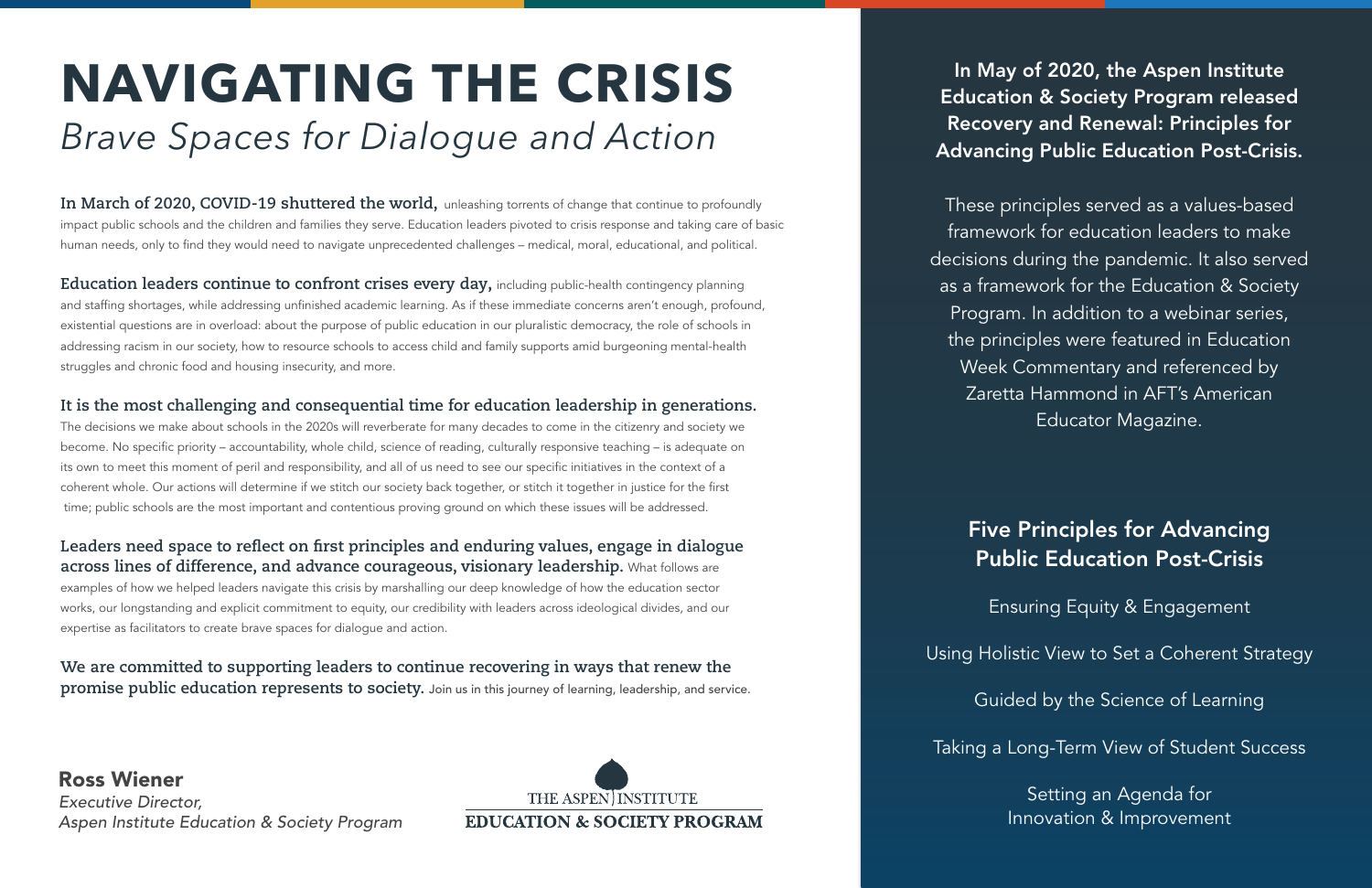# **NAVIGATING THE CRISIS**

*Guided by Five Principles*

*"So much of what I learned along the way came from Aspen. The opportunity to dig deep and ask questions was vital as a congressional staffer... I really credit Aspen with the Education Committee being able to function on a more bipartisan basis and getting policy enacted."* –State Policymaker

*Released guidance for governors & mayors* to make sure schools have access to resources to support the health and well-being of students and families.



## **Using Holistic View to Set a Coherent Strategy**

*Aspen facilitated the Albuquerque Children's Cabinet.* Albuquerque mapped city government children and family-facing service locations, including schools, libraries, and rec centers, to optimize and make learning hubs and food distribution sites for constituents.

50 + national & local education reporters

*NPR moderated and C-SPAN carried our release event,* which featured Wisconsin Gov. Tony Evers, Albuquerque Mayor Tim Keller, and Aspen Ascend parent advisor Waukecha Wilkerson.



**2**

*"The workforce development information was really compelling and challenged me to think more about opportunities in that area. Also, all of the problems of practice challenged my thinking and helped me to consider ways of improving our work."*

–Urban Superintendent

## **Taking a Long-Term View of Student Success**

*Presented at the Education Writers Association conference to brief*

on trends in 40 years of standards-based education providing context and story ideas for more nuanced coverage.

*Released Looking Back to Accelerate Forward: Toward a Policy Paradigm that Advances Equity and Improvement.*

 Urged education leaders to reflect on what worked and didn't over 40 years of education policy and define the next education policy agenda to help ensure all children receive the education they need to thrive in school and beyond.

**4**

*Created off-the-record learning forums for urban superintendents on education and the future of work* with experts Camille Farrington, Zaretta Hammond, Gloria Ladson-Billings, and Alfred Tatum.

*Supported practitioners, policymakers, and education leaders* in districts and states to embrace and enact school climates where youth can experience safety, belonging, and meaningful learning.

> *"I have a different opinion on things like state accountability systems, testing, metrics, etc. but Aspen has helped challenge my thinking to these approaches. I may not always agree with the issues, but Aspen does a great job at providing information and space without dictating how people should think."*

> > –Non-Profit Leader

## **Setting an Agenda for Innovation & Improvement**

## *Partnered with the National Center for Assessment to write recommendations,* published in October 2020, that call for more

OTL data and guidance on measurement and academic assessment.



*Briefed the Biden transition team and Congress on the guidance.*

**5**

*Several states added OTL to statewide data collection efforts and cited our recommendations as the key driver in supporting state action.*

*For example, Pennsylvania used the guidance to collect additional student-level data* 



on delivery of remote, in person, or in hybrid learning; access to technology, hardware, and reliable internet service; educator experiences; and food and housing insecurity. As a result, the state is better equipped to understand student experience.

*"[United We Learn] has already been so useful as I speak about how to discuss race in schools."*

–State Superintendent of Public Instruction

## **Ensuring Equity & Engagement**



**1**

*Facilitated student voice organizations Our Turn and Student Voice*

to discuss requirements and best practices for authentic student engagement with state education agency leaders in ESSER plans.

## 20+ *Aspen team briefed chief academic and talent*

*officers in 20+ state education agencies*

through CCSSO Network on the research and implications of *United We Learn.*

to discuss heightened public discourse related to race and education. Developed United We Learn to help leaders enact research-based policies related to treatments of race and racism in education.

*Convened roundtable conversations with education leaders and policymakers across political lines in*

## 40+ organizations and state offices

*"I had a view with SEL and academics and I came out with a very different view based on exploration on race, identity, power, and privilege… It was wildly successful for me. I wanted to come home with an action plan and came back with something greater."* –State Superintendent of Public Instruction

## **Guided by the Science of Learning**

**3**

*Galvanized support from Briefed policymakers & advocacy orgs in*

40+ 30+ *&*

national organizations states *on the need for state leadership* 

*on school climate.*

*Convened a roundtable on culturally and linguistically responsive education* to improve student achievement and experiences during the pandemic.

Layla Avila, Sharif El-Mekki, Zaretta Hammond, and Roberto Rodriguez